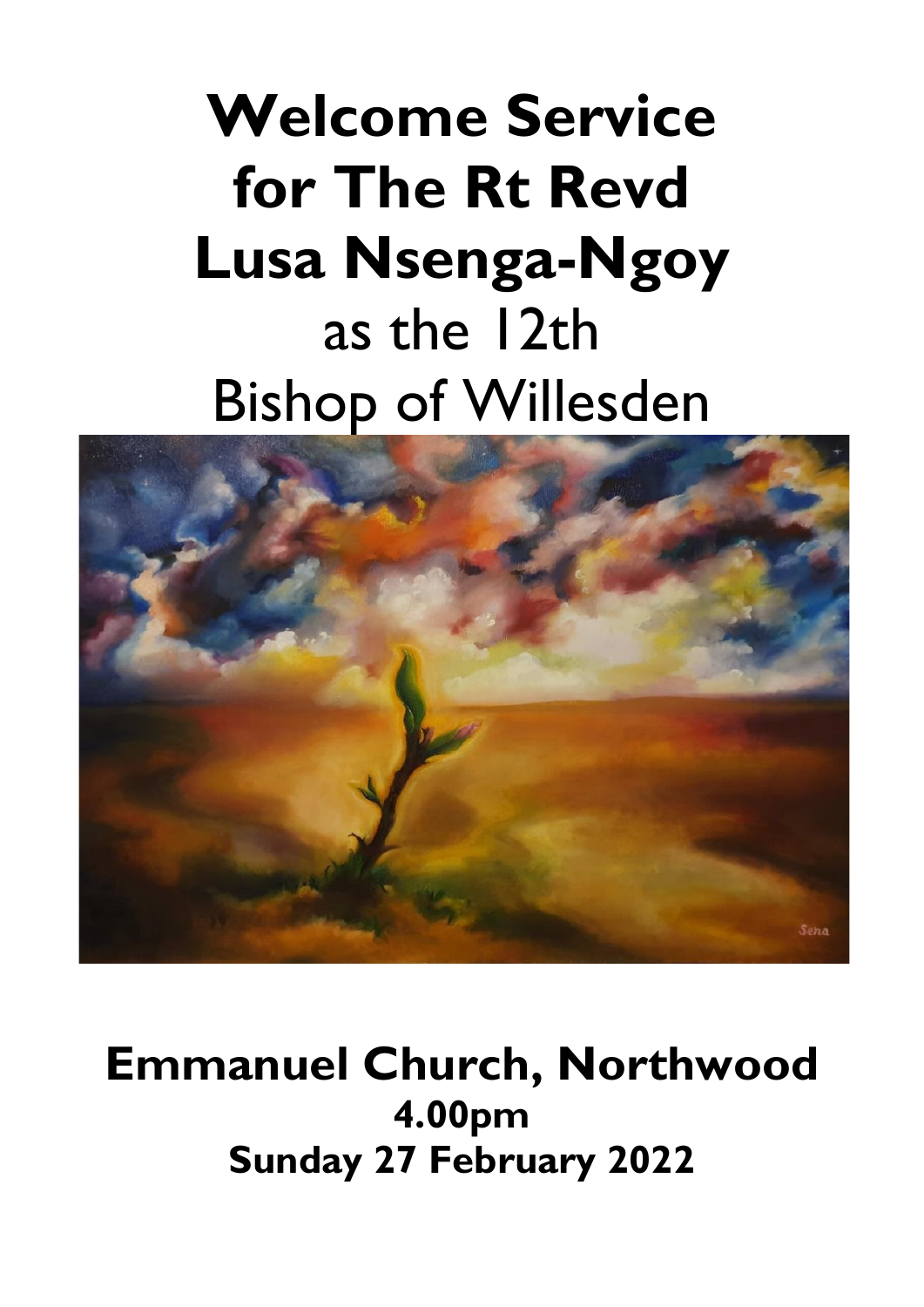### **ORDER OF SERVICE**

*Mindful of the continuing presence of Covid 19, we invite everyone where possible to wear masks throughout the service including when singing.*

*Music will be led by Emmanuel Church worship team and Mosaic Harrow, supported by The Canterbury Choir of Bishop Ramsey School and The Choir of Holy Trinity CofE Primary School, Northwood.*

*The painting on the cover of the order of service intitled "Universe of New Beginnings" is a work by the young visual artist Sena (@sena\_a\_art) and was commissioned for the consecration of Bishop Lusa to episcopal ministry.*

*Please do take a Good News Postcard after the Service to fill in and post to Bishop Lusa to share your good news story.*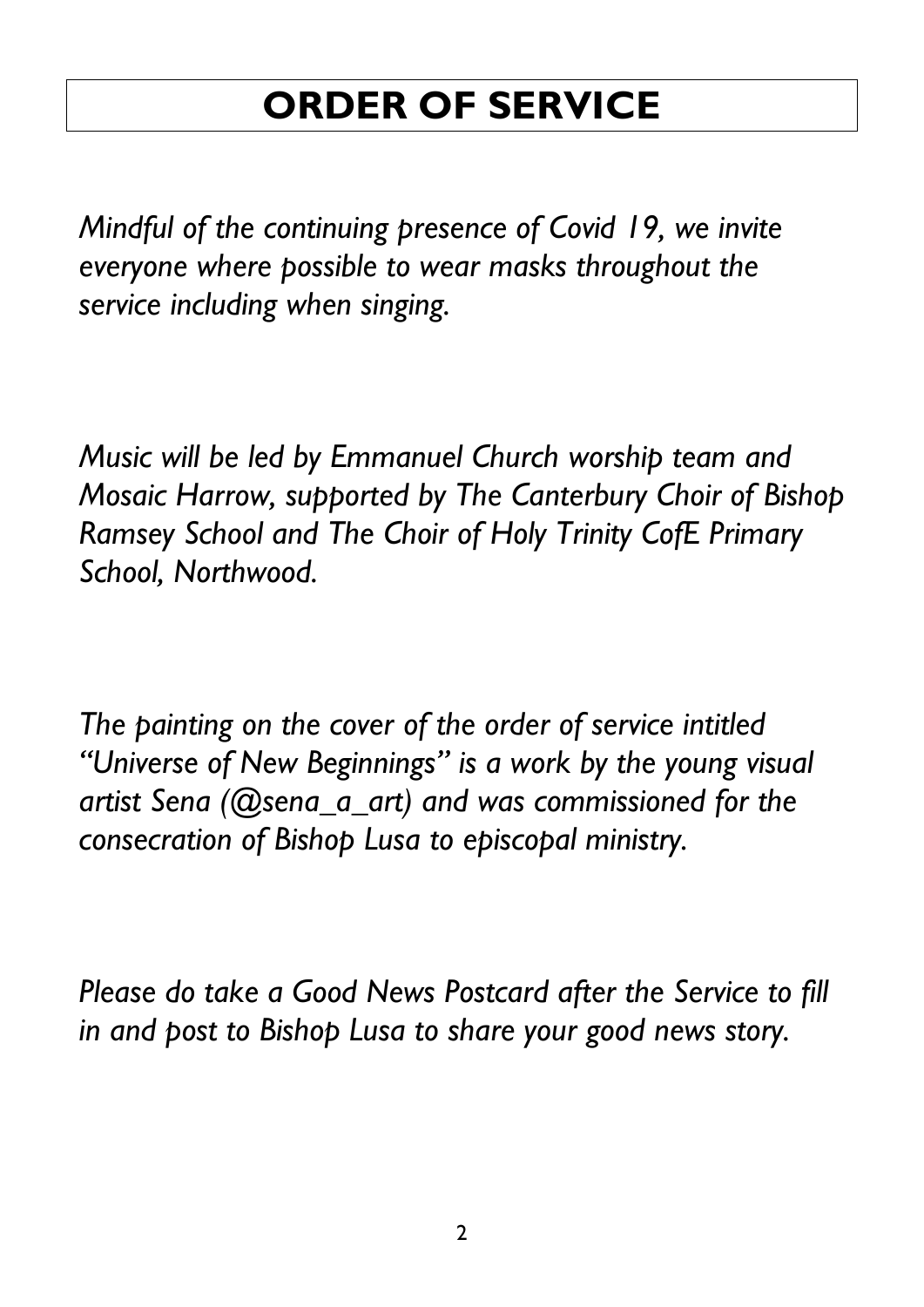#### **The Processional Hymn**

**Let us build a house Let us build a house where love can dwell And all can safely live, A place where saints and children tell How hearts learn to forgive: Built of hopes and dreams and visions, Rock of faith and vault of grace; Here the love of Christ shall end divisions:** *All are welcome, all are welcome All are welcome in this place*

**Let us build a house where prophets speak, And words are strong and true, Where all God's children dare to seek To dream God's reign anew. Here the cross shall stand as witness And a symbol of God's grace; Here as one we claim the faith of Jesus:** *All are welcome, all are welcome All are welcome in this place*

**Let us build a house where love is found In water, wine and wheat: A banquet hall on holy ground, Where peace and justice meet.**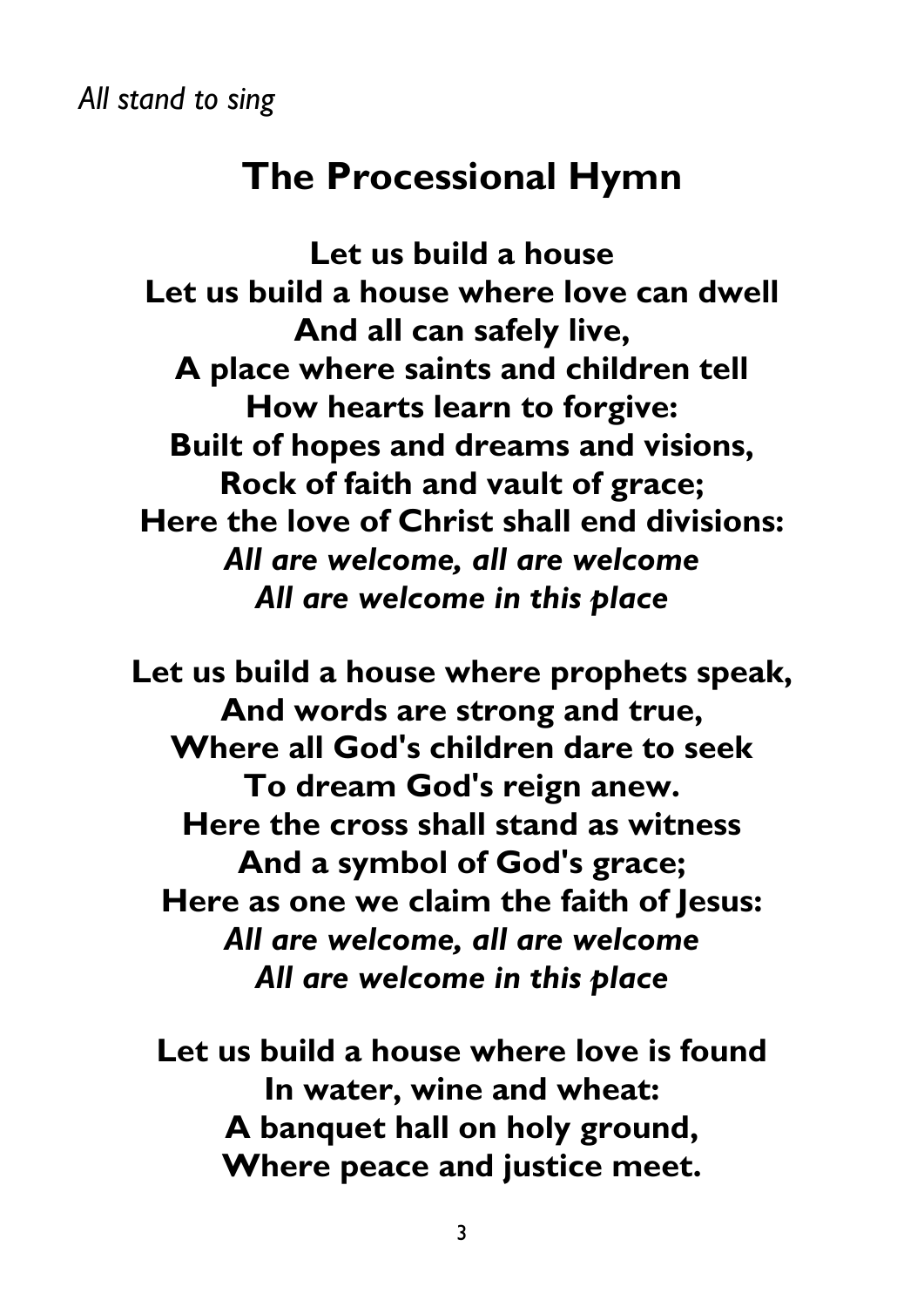**Here the love of God, through Jesus, Is revealed in time and space, As we share in Christ the feast that frees us:** *All are welcome, all are welcome All are welcome in this place*

**Let us build a house where hands will reach beyond the wood and stone to heal and strengthen, serve and teach, and live the Word they've known. Here the outcast and the stranger bear the image of God's face; let us bring an end to fear and danger:** *All are welcome, all are welcome All are welcome in this place*

**Let us build a house where all are named, their songs and visions heard and loved and treasured, taught and claimed as words within the Word. Built of tears and cries and laughter, prayers of faith and songs of grace, let this house proclaim from floor to rafter.** *All are welcome, all are welcome All are welcome in this place*

*Marty Haugen*

*Hope Publishing Company*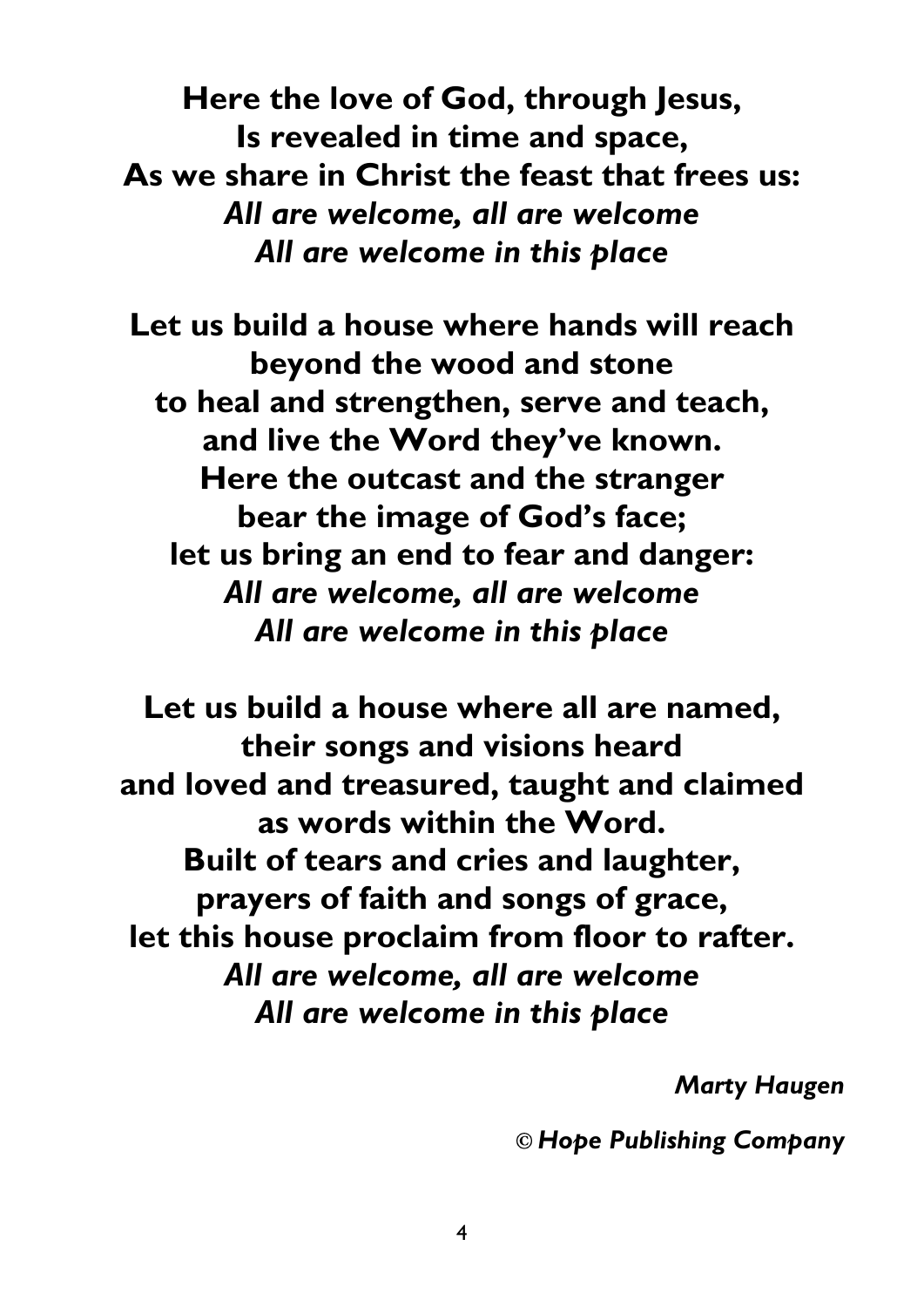# **The Greeting**

*All remain standing. The Rt Honourable Sarah Mullally, Bishop of London, leads*

#### **The Greeting**

In the name of the Father, and of the Son and of the Holy Spirit. **Amen.**

The Lord be with you **And also with you.**

*The Bishop continues with informal words of Welcome and Greeting.*

# **Gathering**

*Jack Pickford, Pupil at Bishop Ramsey CofE School*:

"How beautiful on the mountains are the feet of those who bring good news, who proclaim peace, who bring good tidings, who proclaim salvation, who say to Zion, 'Your God reigns!' "?

*Isaiah 52:7*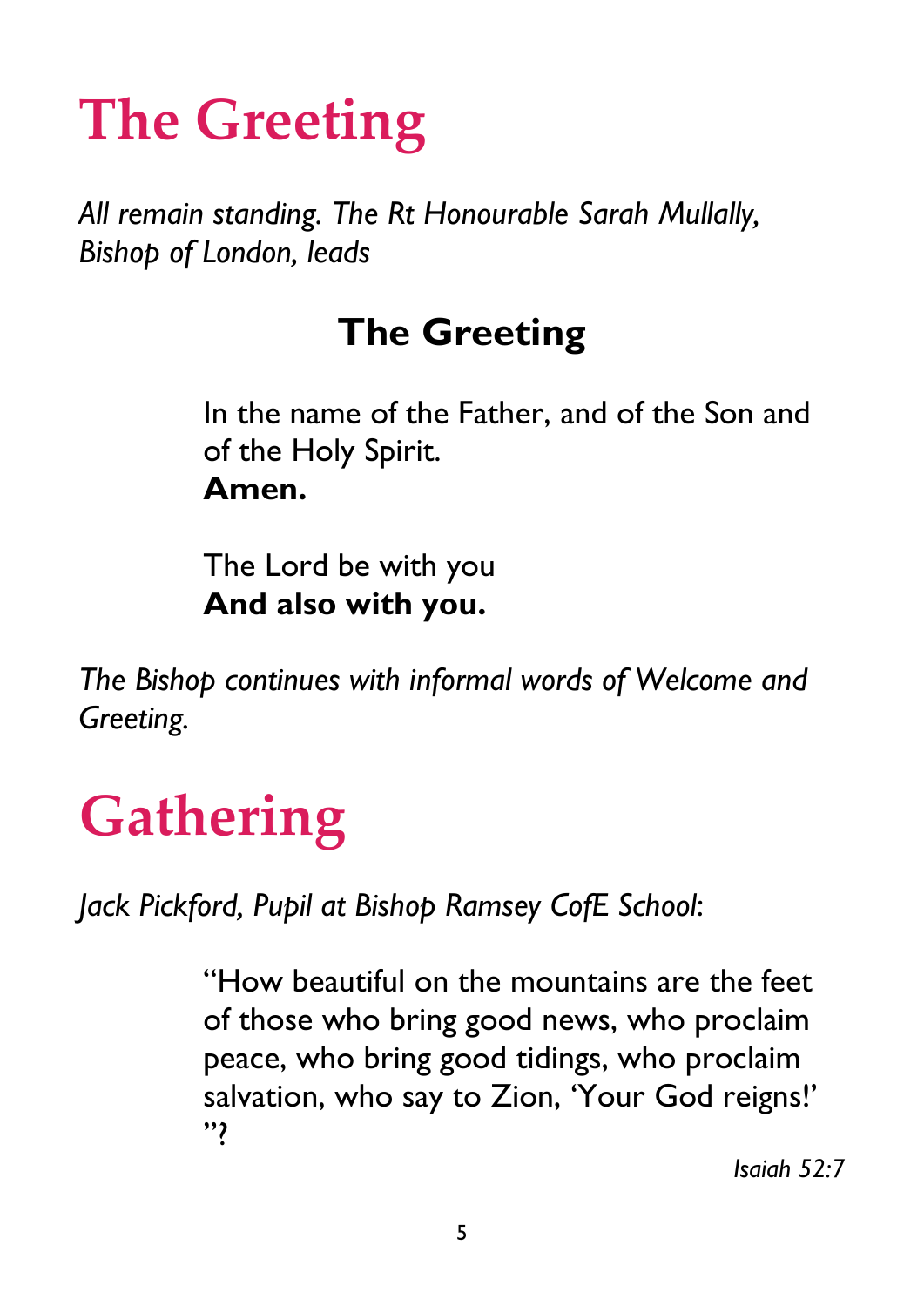*Pauline McCalla, Area vice President of the Mothers' Union*:

"For he himself is our peace, who has made us both one and has broken down in his flesh the dividing wall of hostility."

*Ephesians 2:14*

**Kindle in our hearts, O God the flame of that love which never ceases, that it may burn in us, giving light to others. May we shine for ever in your temple, set on fire with your eternal light, even your Son Jesus Christ, our Saviour and our Redeemer. Amen.**

*St Columba*

### **The Welcome**

*The Reverend Bruce Rickards, Chaplain at Heathrow Airport:*

Thus you shall welcome him: 'Peace be to you, and peace be to your house, and peace be to all that you have.

*1 Samuel 25.6*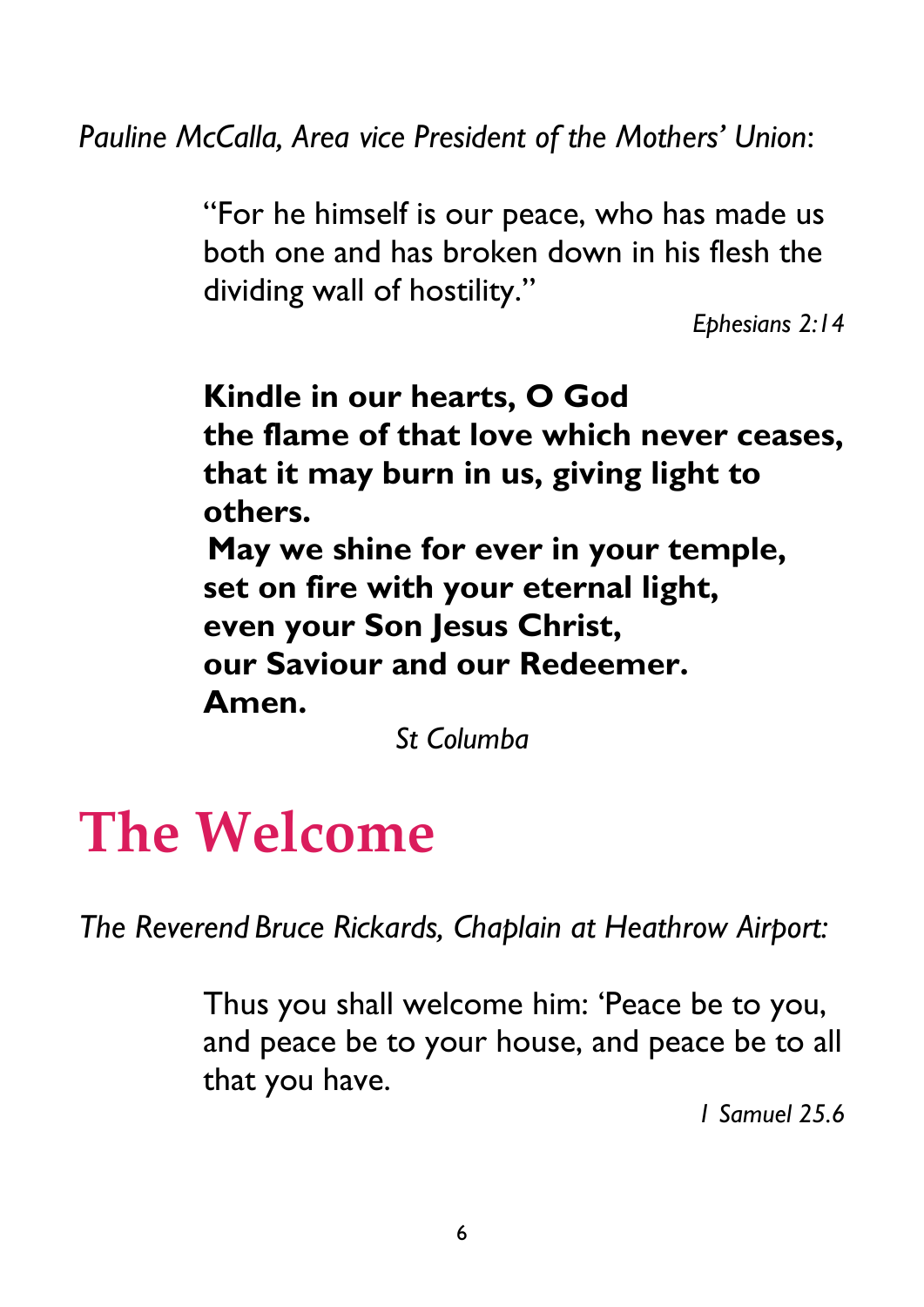*Alison Tsang, Head of Compassionate Communities*:

Welcome one another, therefore, just as Christ has welcomed you, for the glory of God.

*Romans 15.7*

*All sit for*

#### **A Meditation**

The singing of Angels

*Read by Revd Karen Silcott, Priest in Charge at All Hallows, North Greenford*

There must be always remaining in every person's life

some place for the singing of angels –

some place for that which in itself is breathlessly beautiful

and by an inherent prerogative,

throwing all the rest of life into a new and creative relatedness –

something that gathers up in itself all the freshets of experience

from drab and commonplace areas of living

and glows in one bright light of penetrating beauty and meaning -- then passes.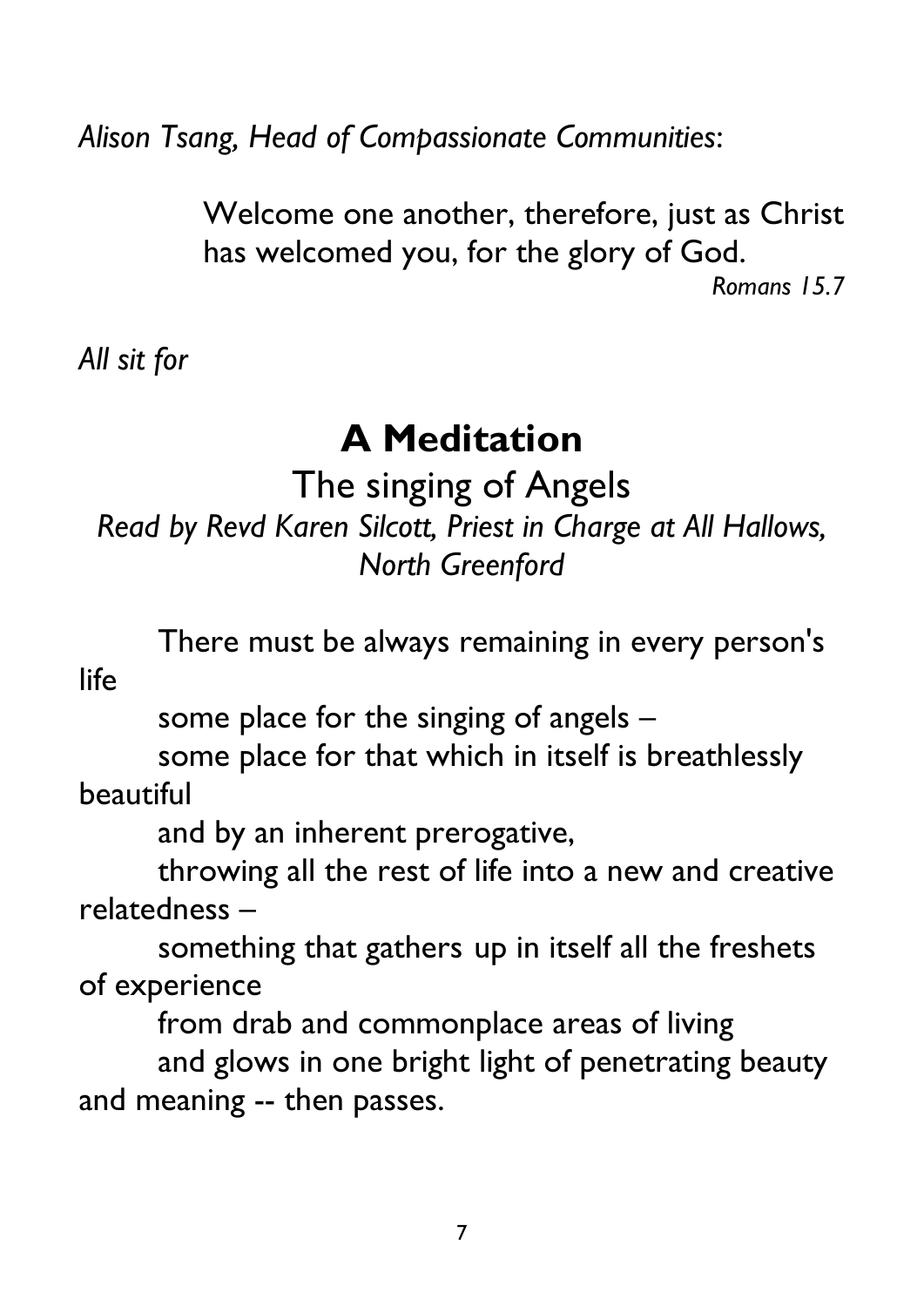The commonplace is shot through with new glory

old burdens become lighter,

–

deep and ancient wounds lose much of their old, old hurting.

> A crown is placed over our heads that for the rest of our lives we are trying to grow tall enough to wear. Despite all the crassness of life, despite all the hardness of life, despite all of the harsh discords of life, life is saved by the singing of angels.

> > *Howard Thurman(1899-1981)*

*The Venerable Catherine Pickford introduces Area Deans, Civic and community representatives as well as representatives from Willesden's diverse faith communities as they offer a welcome to Bishop Lusa* 

*All stand to sing (Led by members of Mosaic Harrow)*

*Shukran, Kam-sa-hae gracias, Asante (x2)*

*ENGLISH:*  For everything you give us**, thank You Lord**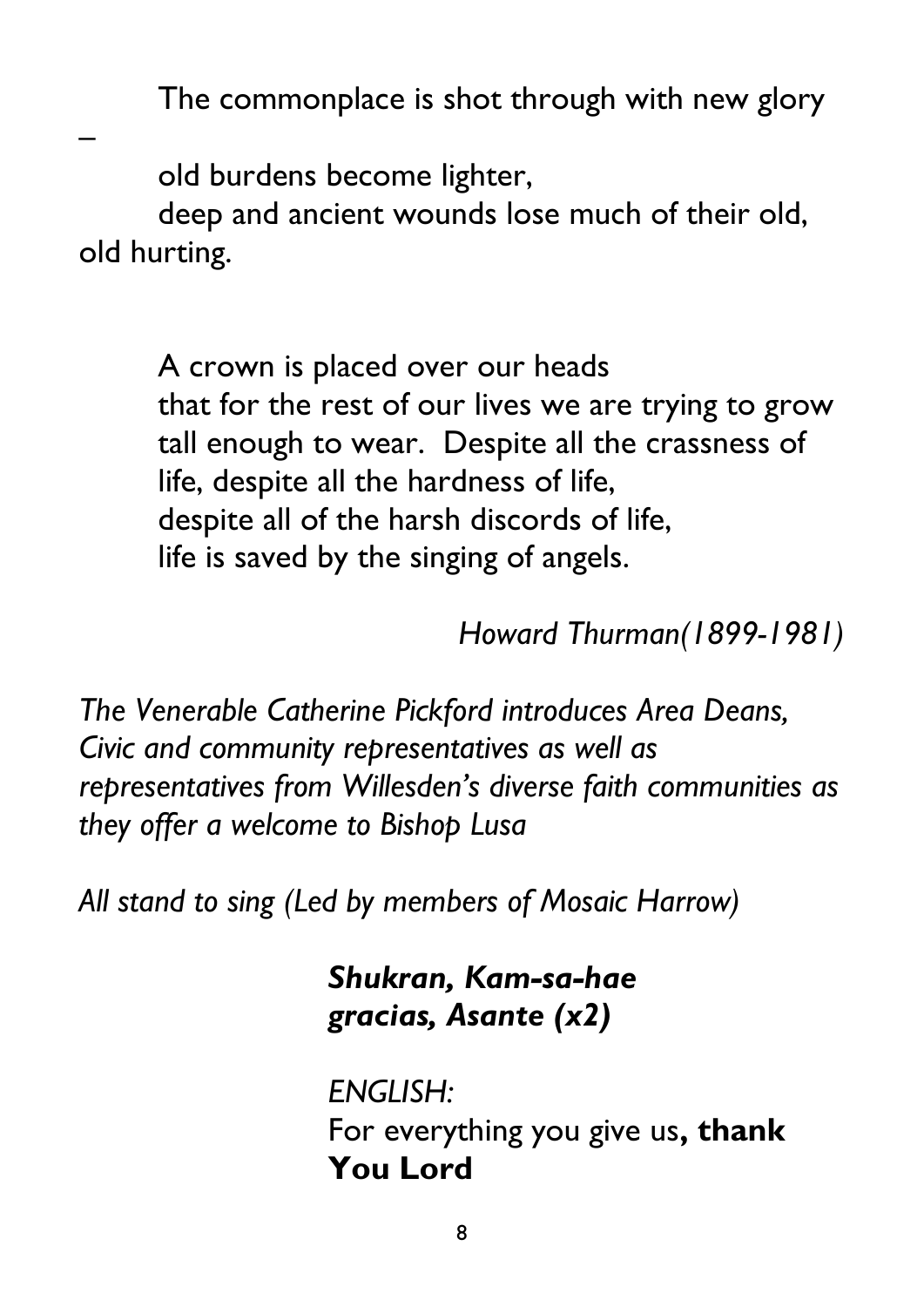For people who surround us, **thank you Lord** For everlasting kindness, **thank You Lord** And for your faithful presence, **thank You Lord**

*Shukran, Kam-sa-hae gracias, Asante (x2)*

*FRENCH:* Pour tout ce que tu nous donne, **Merci Dieu** (For everything you give us) Pour ceux qui nous entourent, **Merci Dieu** (For those who surround us) Pour ta victoire éternelle, **Merci Dieu** (For your eternal victory) Ta présence fidèle en nous, **Merci** 

#### **Dieu**

(Your faithful presence with us)

*Shukran, Kam-sa-hae gracias, Asante (x2)*

*KI-SWAHILI:*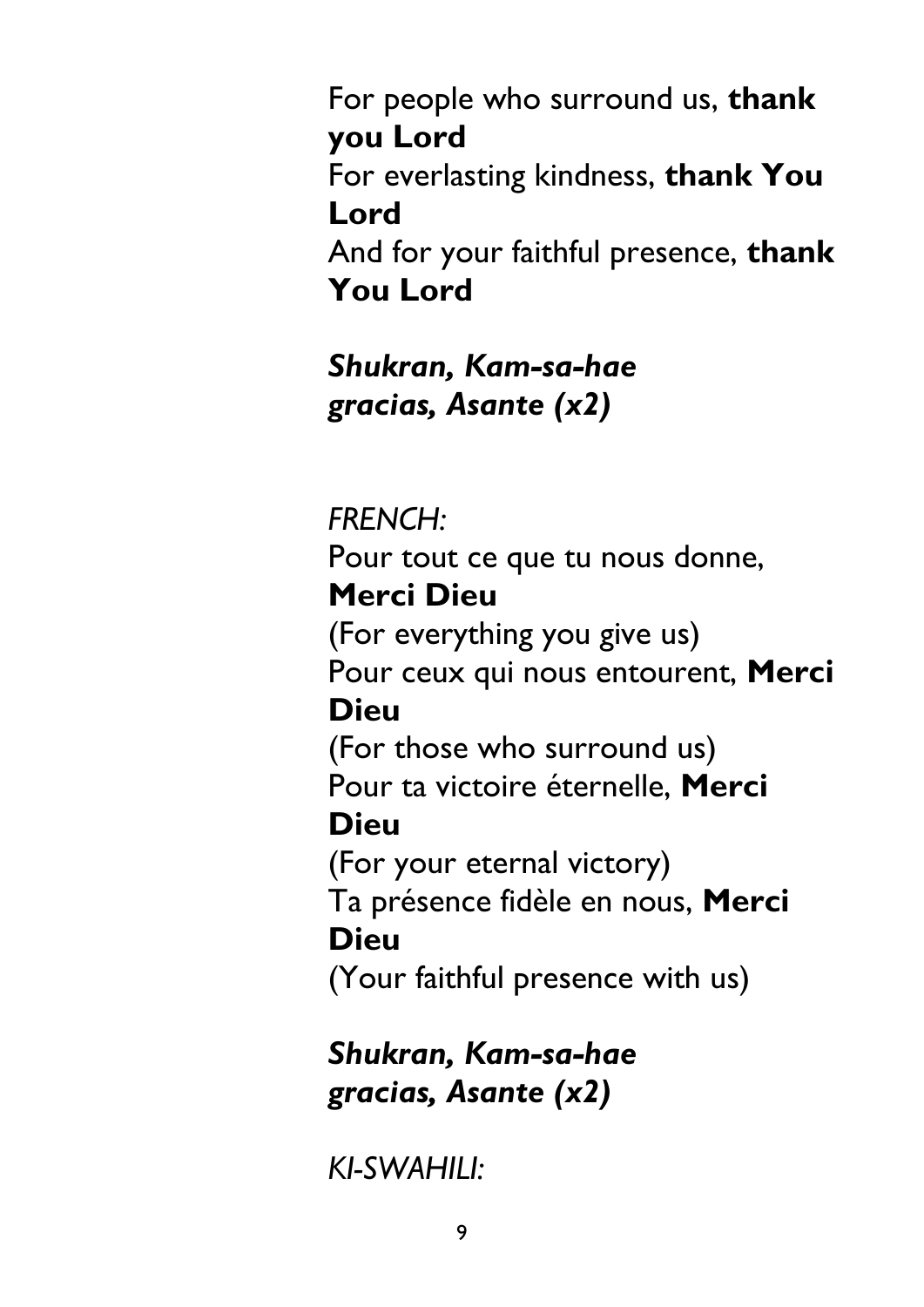Kwa kila unachotupa, **Asante** Kwa wanaotuzunguka, **Asante**  Kwa wema wa milele, **Asante** Uwepo wako mwaminifu, **Asante**

*Shukran, Kam-sa-hae gracias, Asante (x2)*

*Song of Praise: A Multilingual Grace Abraham Deng, Grace Funderburgh, Joshua S. Davis*

### **Welcoming The Word**

*All sit for*

#### **The First Bible Reading**

Exodus 3:1-6 *Read by Mrs Jo Hester, headteacher of St John's Primary School Stanmore*

A reading from the Book of Exodus.

*Now Moses was tending the flock of Jethro his father-in-law, the priest of Midian, and he led the flock to the far side of the wilderness and came to Horeb, the mountain of God. There the angel of the LORD appeared to him in flames of fire from within a bush. Moses saw*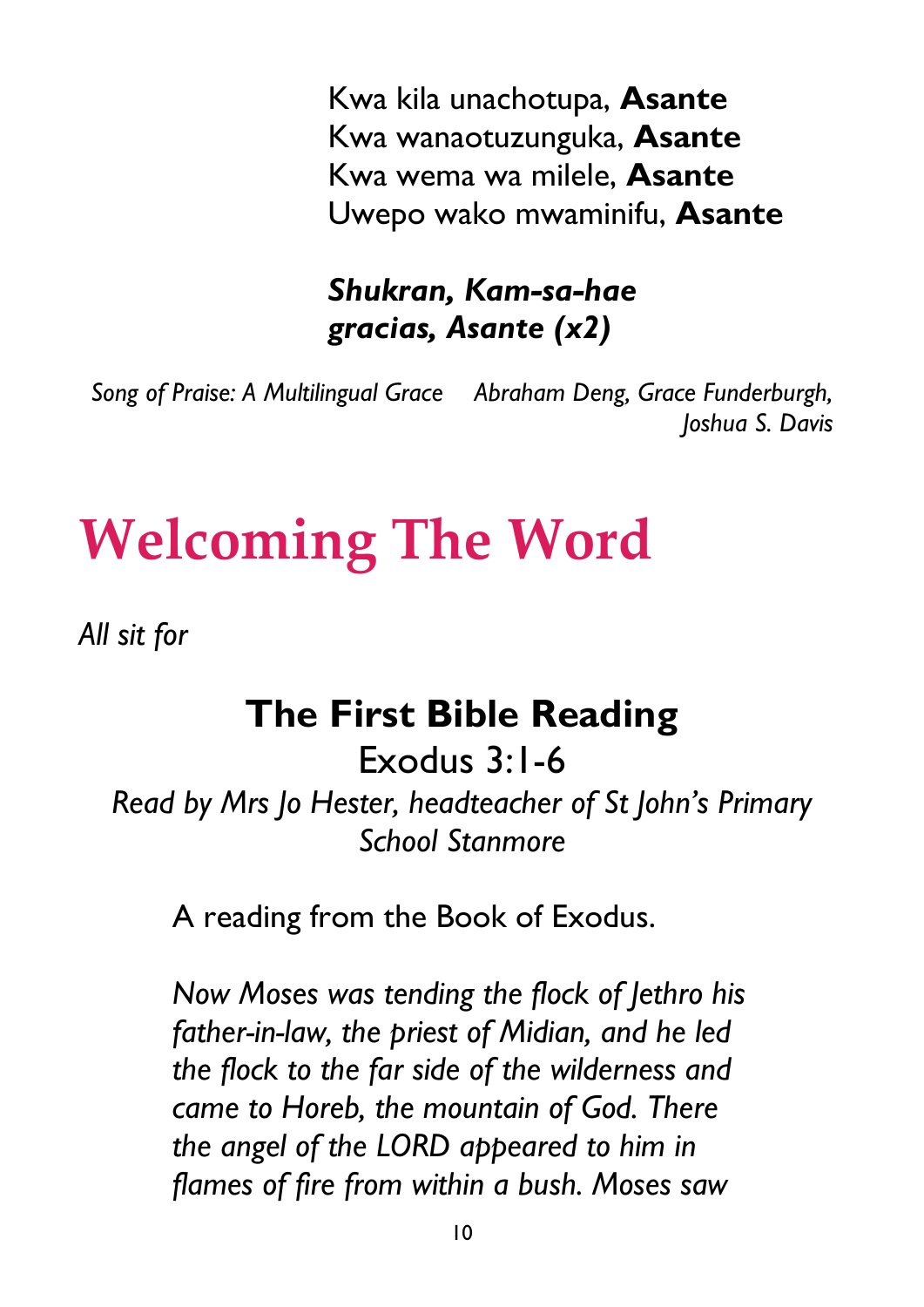*that though the bush was on fire it did not burn up. So Moses thought, "I will go over and see this strange sight—why the bush does not burn up."*

*When the LORD saw that he had gone over to look, God called to him from within the bush, "Moses! Moses!"*

*And Moses said, "Here I am."*

*"Do not come any closer," God said. "Take off your sandals, for the place where you are standing is holy ground." Then he said, "I am the God of your father, the God of Abraham, the God of Isaac and the God of Jacob." At this, Moses hid his face, because he was afraid to look at God.*

For the Word of the Lord. **Thanks be to God.**

*All remain seated. The Canterbury Choir of Bishop Ramsay School sings with Holy Trinity School, Northwood, supporting.*

> Look at the world: Everything all around us Look at the world: and marvel everyday Look at the world: So many joys and wonders So many miracles along our way Praise to thee o lord for all creation Give us thankful hearts that we may see All the gifts we share and every blessing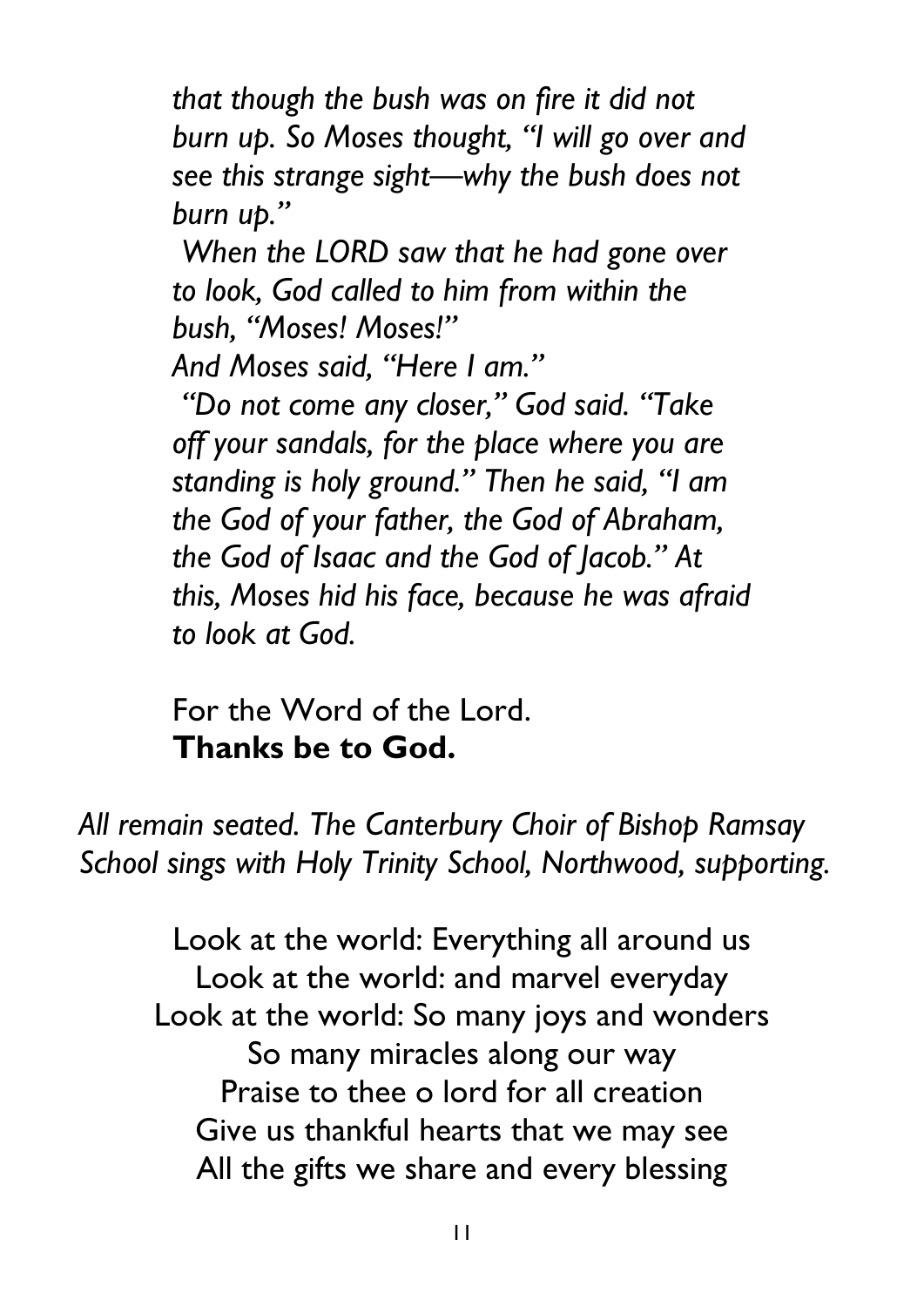All things come of thee

Look at the earth: Bringing forth fruit and flower Look at the sky: The sunshine and the rain Look at the hills, look at the trees and mountains, Valley and flowing river field and plain. Praise to thee o lord for all creation Give us thankful hearts that we may see All the gifts we share and every blessing All things come of thee

Think of the spring, Think of the warmth of summer Bringing the harvest before the winters cold Everything grows, everything has a season Til' it is gathered to the fathers fold

> Praise to thee o lord for all creation Give us thankful hearts that we may see All the gifts we share and every blessing All things come of thee

Every good gift, all that we need and cherish Comes from the lord in token of his love We are his hands, stewards of all his bounty His is the earth and His the heavens above

Praise to thee, o lord for all creation. Give us thankful hearts that we may see All the gifts we share, and every blessing,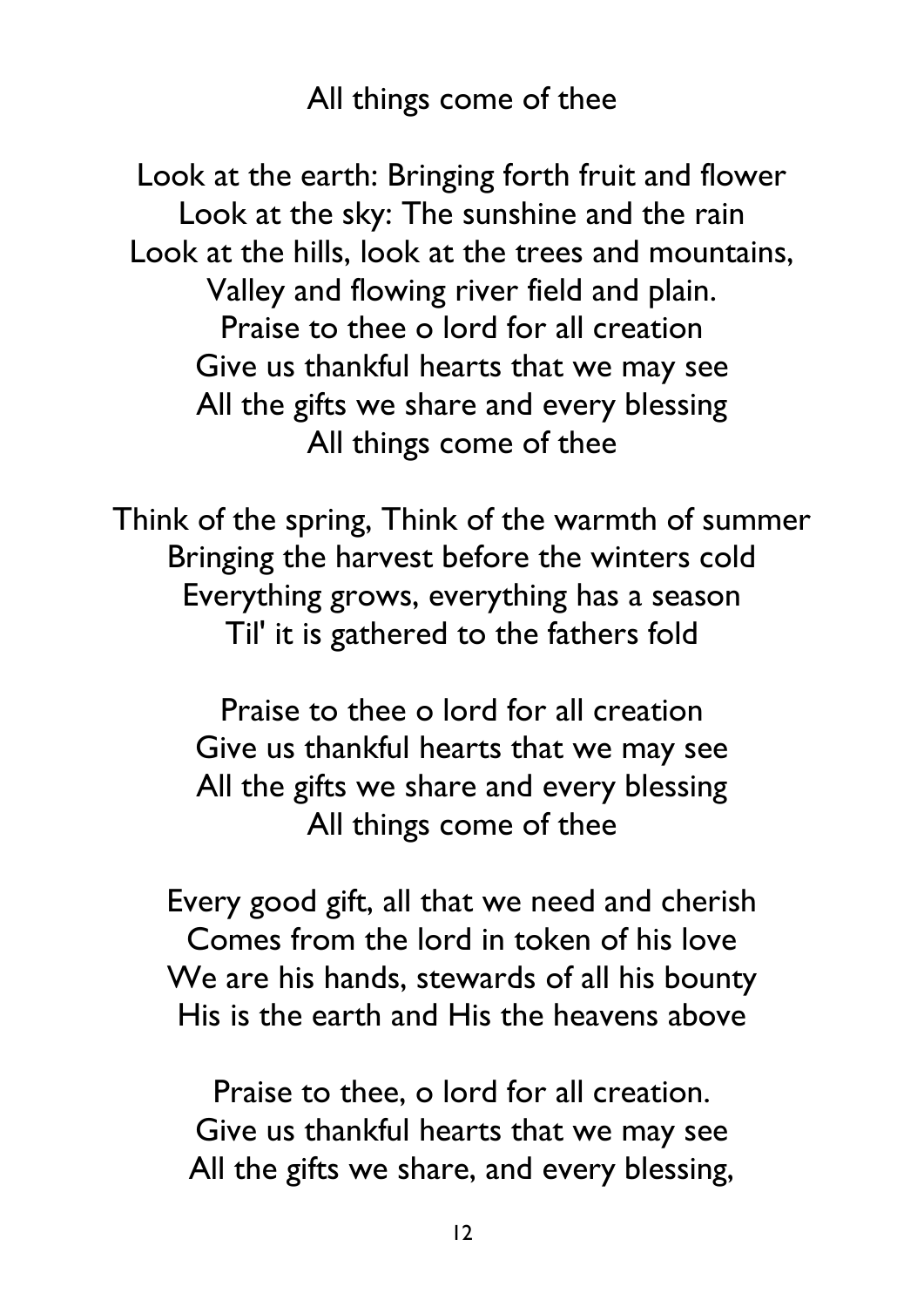All things come of thee All things come of thee

*All remain seated for*

#### **The Second Reading**

John 12:27-36

*Read by Mr. James Wood, Growing Younger Advocate Willesden Area*

A reading from the gospel according to John.

"Now my soul is troubled, and what shall I say? 'Father, save me from this hour'? No, it was for this very reason I came to this hour. Father, glorify your name!" Then a voice came from heaven, "I have

glorified it, and will glorify it again." The crowd that was there and heard it said it had thundered; others said an angel had spoken to him.

Jesus said, "This voice was for your benefit, not mine. Now is the time for judgment on this world; now the prince of this world will be driven out. And I, when I am lifted up from the earth, will draw all people to myself." He said this to show the kind of death he was going to die.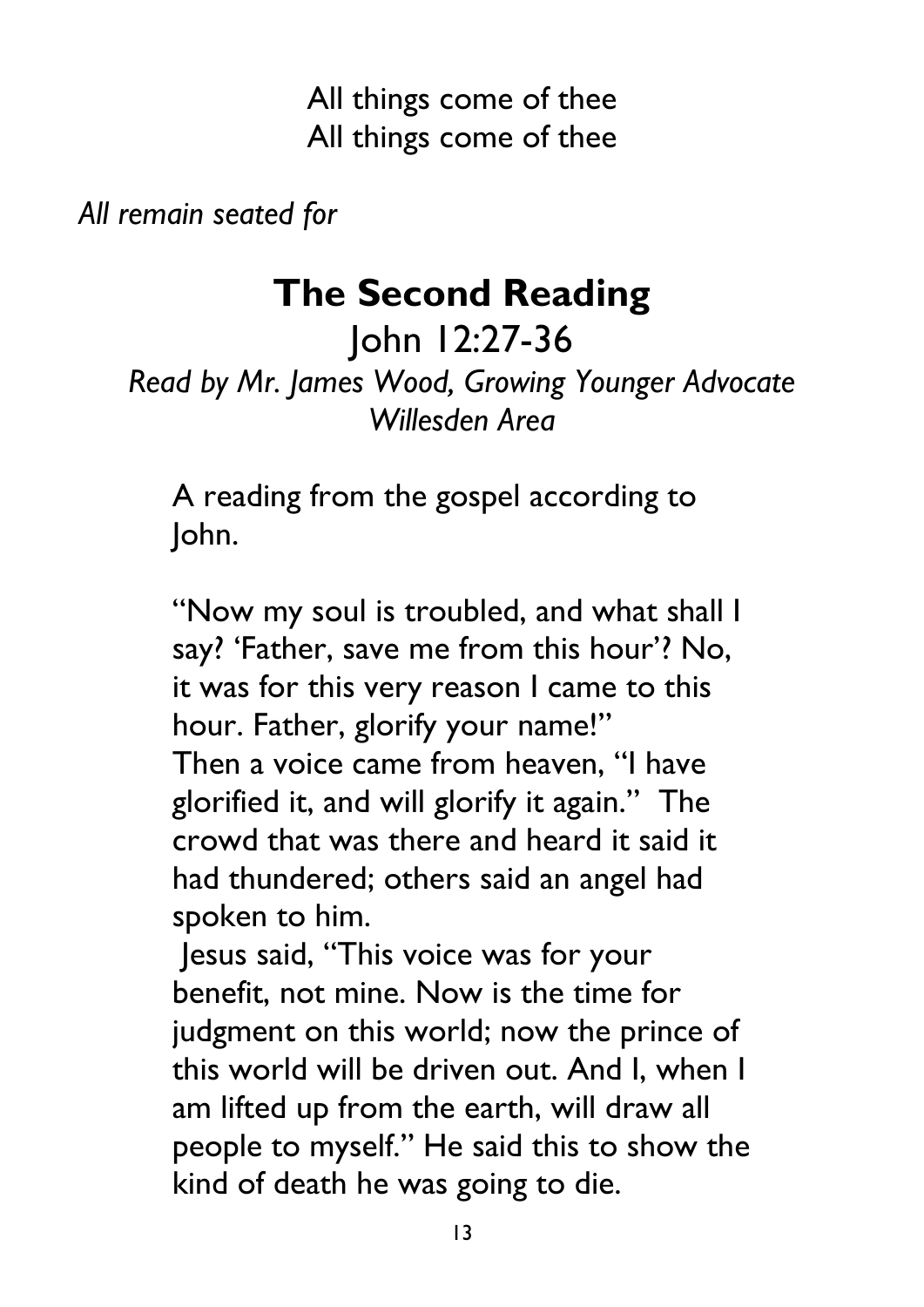The crowd spoke up, "We have heard from the Law that the Messiah will remain forever, so how can you say, 'The Son of Man must be lifted up'? Who is this 'Son of Man'?"

Then Jesus told them, "You are going to have the light just a little while longer. Walk while you have the light, before darkness overtakes you. Whoever walks in the dark does not know where they are going. Believe in the light while you have the light, so that you may become children of light." When he had finished speaking, Jesus left and hid himself from them.

For the Word of the Lord. **Thanks be to God.**

*All remain seated for*

#### **Homily**

The Rt Revd Lusa Nsenga-Ngoy, Bishop of Willesden

#### **The Anthem**

Meekness and Majesty Sung by the Canterbury Choir of Bishop Ramsay School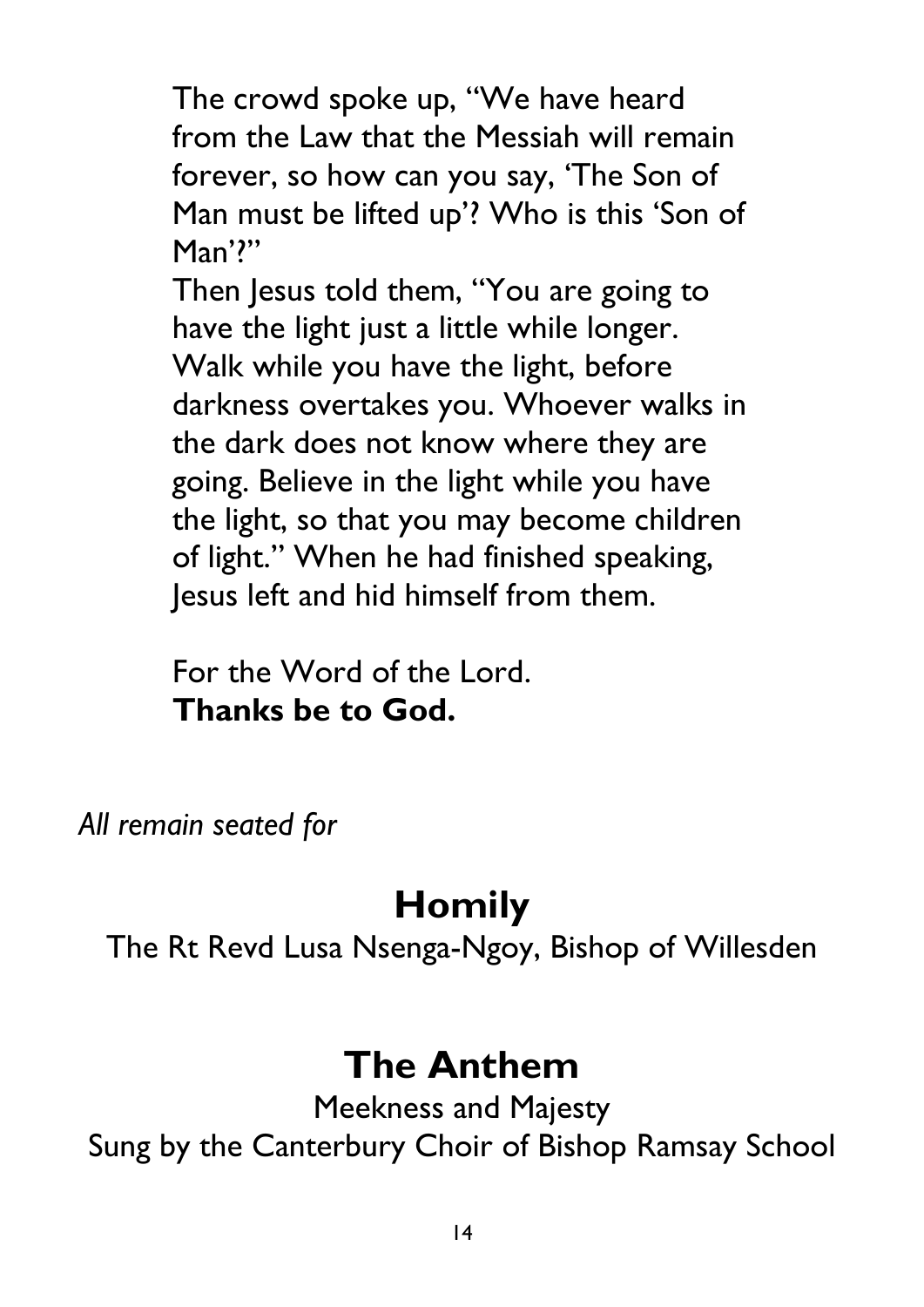Meekness and majesty, Manhood and Deity, In perfect harmony, The Man who is God. Lord of eternity Dwells in humanity, Kneels in humility And washes our feet.

O what a mystery, Meekness and majesty. Bow down and worship For this is your God, This is your God.

Father's pure radiance, Perfect in innocence, Yet learns obedience To death on a cross. Suffering to give us life, Conquering through sacrifice, And as they crucify Prays: 'Father forgive.'

> Wisdom unsearchable, God the invisible, Love indestructible In frailty appears. Lord of infinity,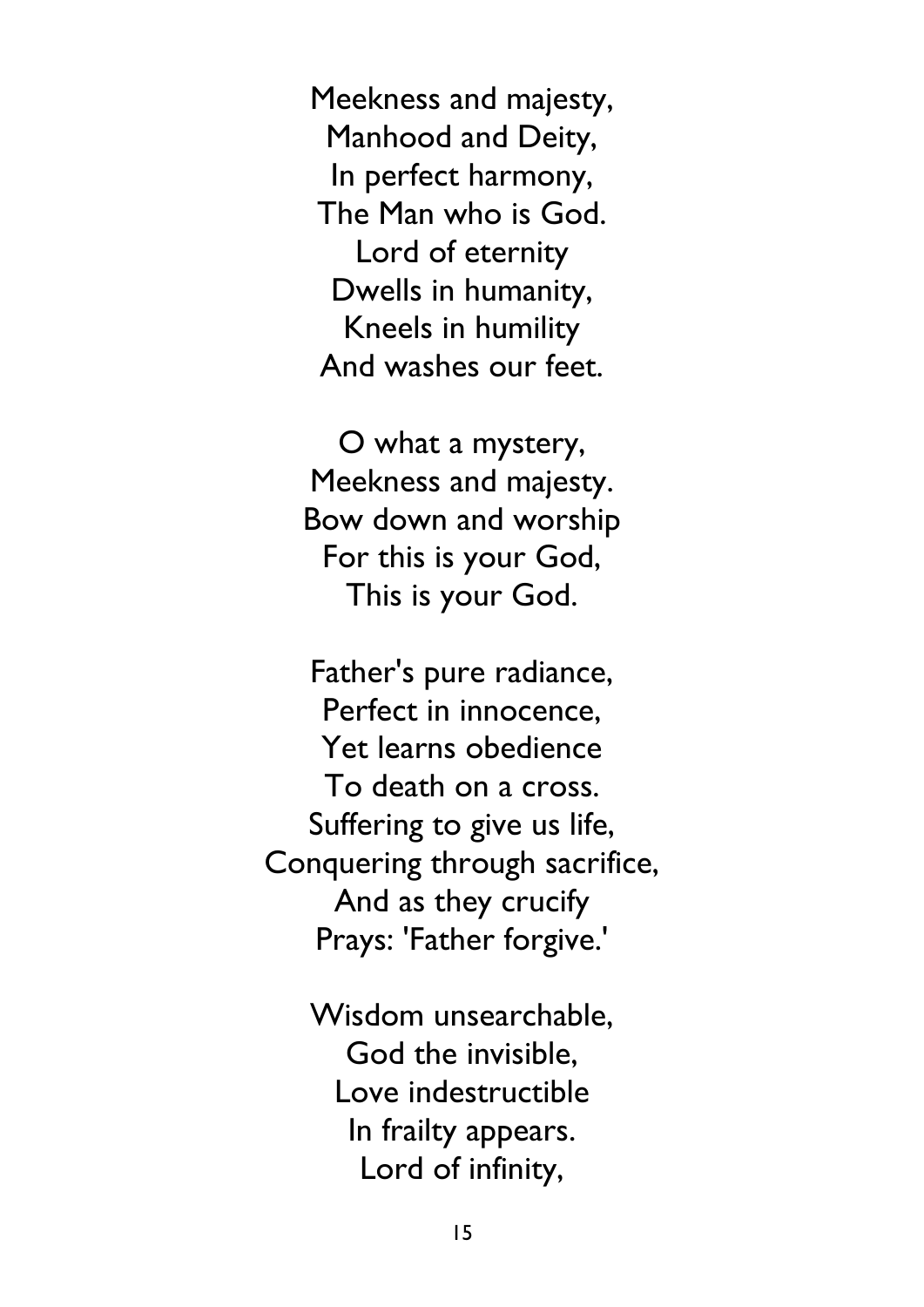Stooping so tenderly, Lifts our humanity To the heights of His throne.

*All remain seated: The Venerable Catherine Pickford interviews Bishop Lusa*

## **Seeking God's Strength**

*Intercessions for the church, the world and this new ministry will be led by Rev Tim Meathrel, Vicar of Emmanuel Church, Northwood and Mrs Kate Meathrel:* 

*Bishop Sarah:*

In the power of the Spirit and in union with Christ, let us pray to the Father:

*Our prayers will conclude with the Lord's Prayer, led by Kanwal (Kay) Zertaj in Urdu, whilst each pray in their own preferred language:*

> **Our Father, who art in heaven, hallowed be thy name; thy kingdom come; thy will be done; on earth as it is in heaven.**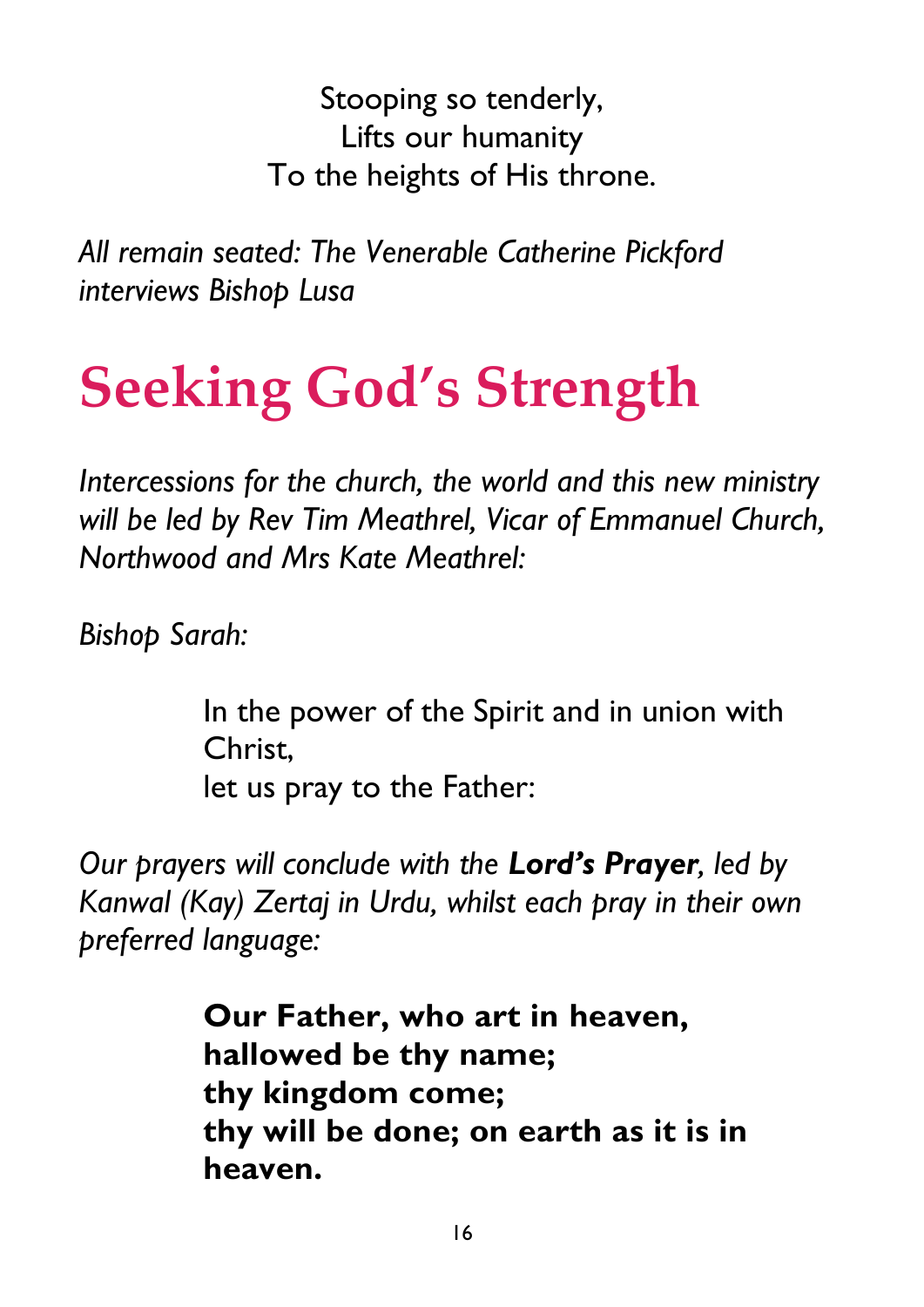**Give us this day our daily bread. And forgive us our trespasses, as we forgive those who trespass against us. And lead us not into temptation; but deliver us from evil. For thine is the kingdom, the power and the glory, for ever and ever. Amen.**

### **Commissioning for Service**

*Revd Andrew Corsie, Willesden Area Director of Ministry:*

The spirit of the Lord GOD is upon me, because the LORD has anointed me; he has sent me to bring good news to the oppressed, to bind up the broken-hearted, to proclaim liberty to the captives, and release to the prisoners; to proclaim the year of the LORD's favour.

*Isaiah 61.1–2*

*Revd Natasha Woodward, Dean of Women's Ministry, Willesden Episcopal Area*

> After this the Lord appointed seventy others and sent them on ahead of him in pairs to every town and place where he himself intended to go. He said to them, "The harvest is plentiful,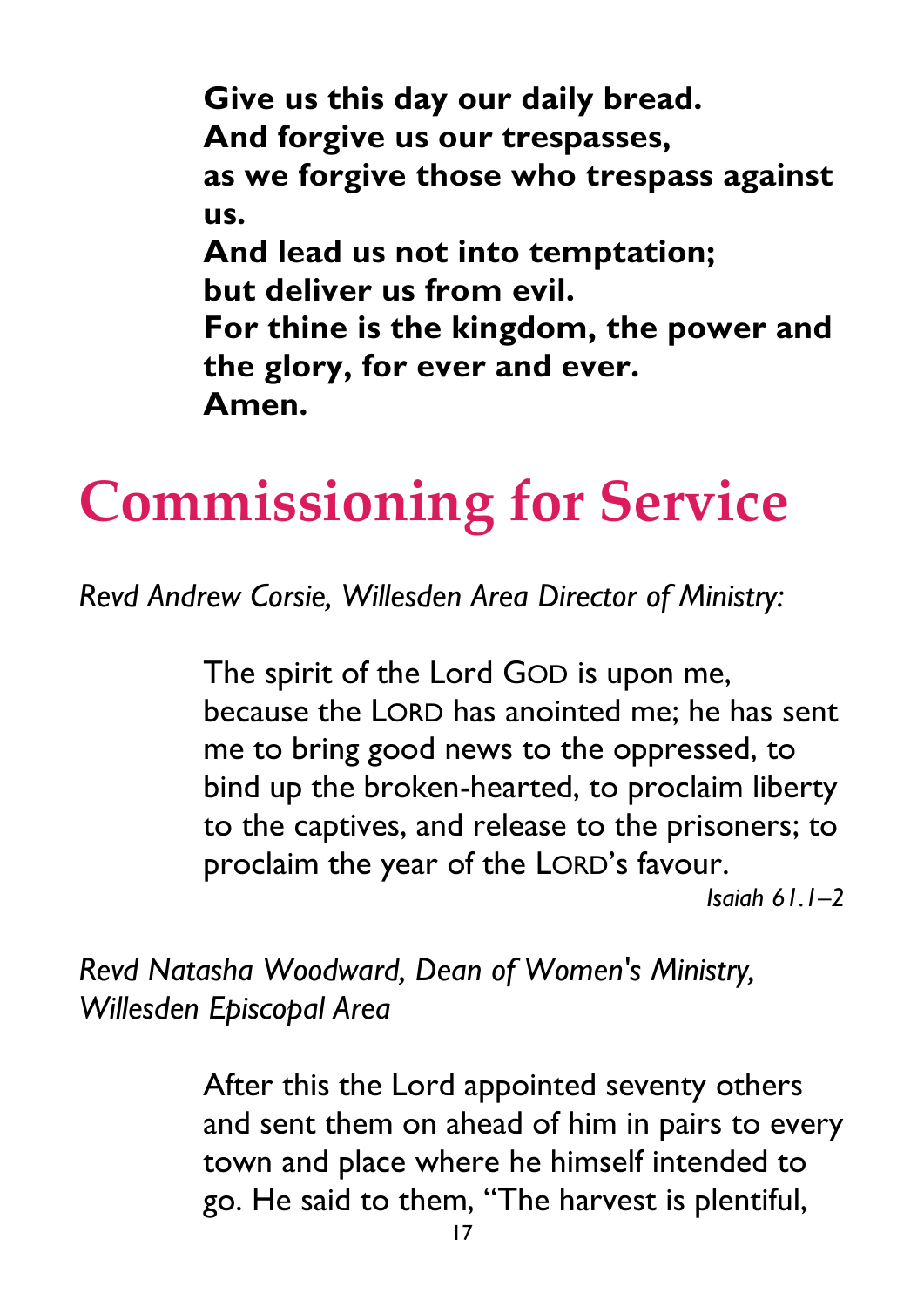but the labourers are few; therefore ask the Lord of the harvest to send out labourers into his harvest.

*Luke 10.1–2*

*Bishop Sarah gives Bishop Lusa the Willesden Crozier and says:*

> 'Bishops are ordained to be shepherds of Christ's flock and guardians of the faith of the apostles, proclaiming the gospel of God's kingdom and leading his people in mission.'

Keep watch over the whole flock in which the Holy Spirit has appointed you shepherd.

**Encourage the faithful, restore the lost, build up the body of Christ.**

*Please welcome Bishop Lusa in a round of applause!*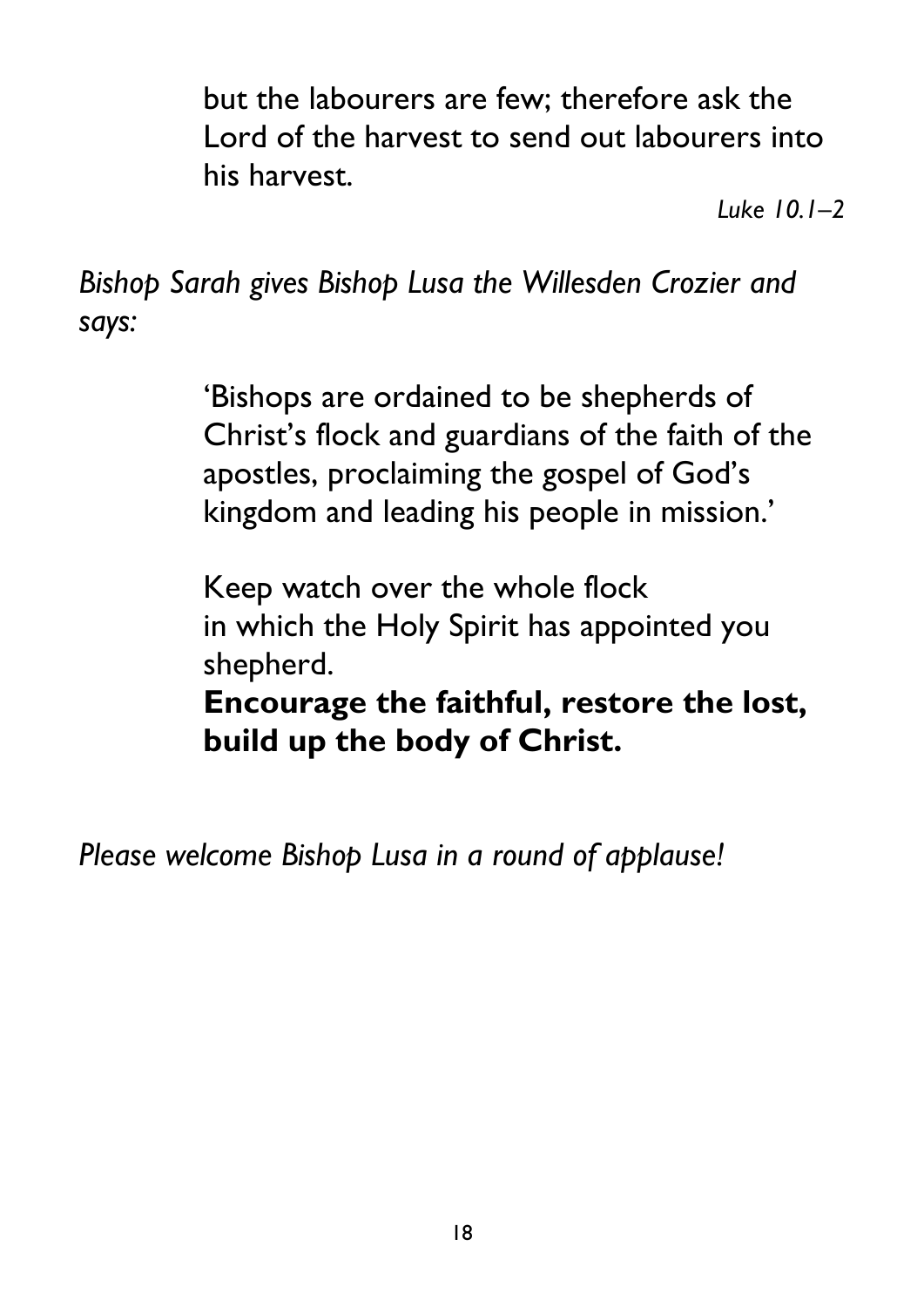### **Sending Out to the World**

*All sit.* 

*Anna Meathrel, pupil at Holy Trinity Northwood school:*

In the same way let your light shine before others, so that they may see your good works and give glory to your Father in heaven. *Matthew 5.16*

*Mr John Dolling, Vice Chair of Willesden Area Council:*

All this is from God, who reconciled us to himself through Christ and has given us the ministry of reconciliation.

*2 Corinthians 5.18*

*All stand for* 

#### **The Act of Commitment**

*Based on the Nolan principles of Public Life*

*Bishop Sarah:*

Jesus said: 'Whoever wants to be first must be last of all and servant of all'.

*Mark 9.35*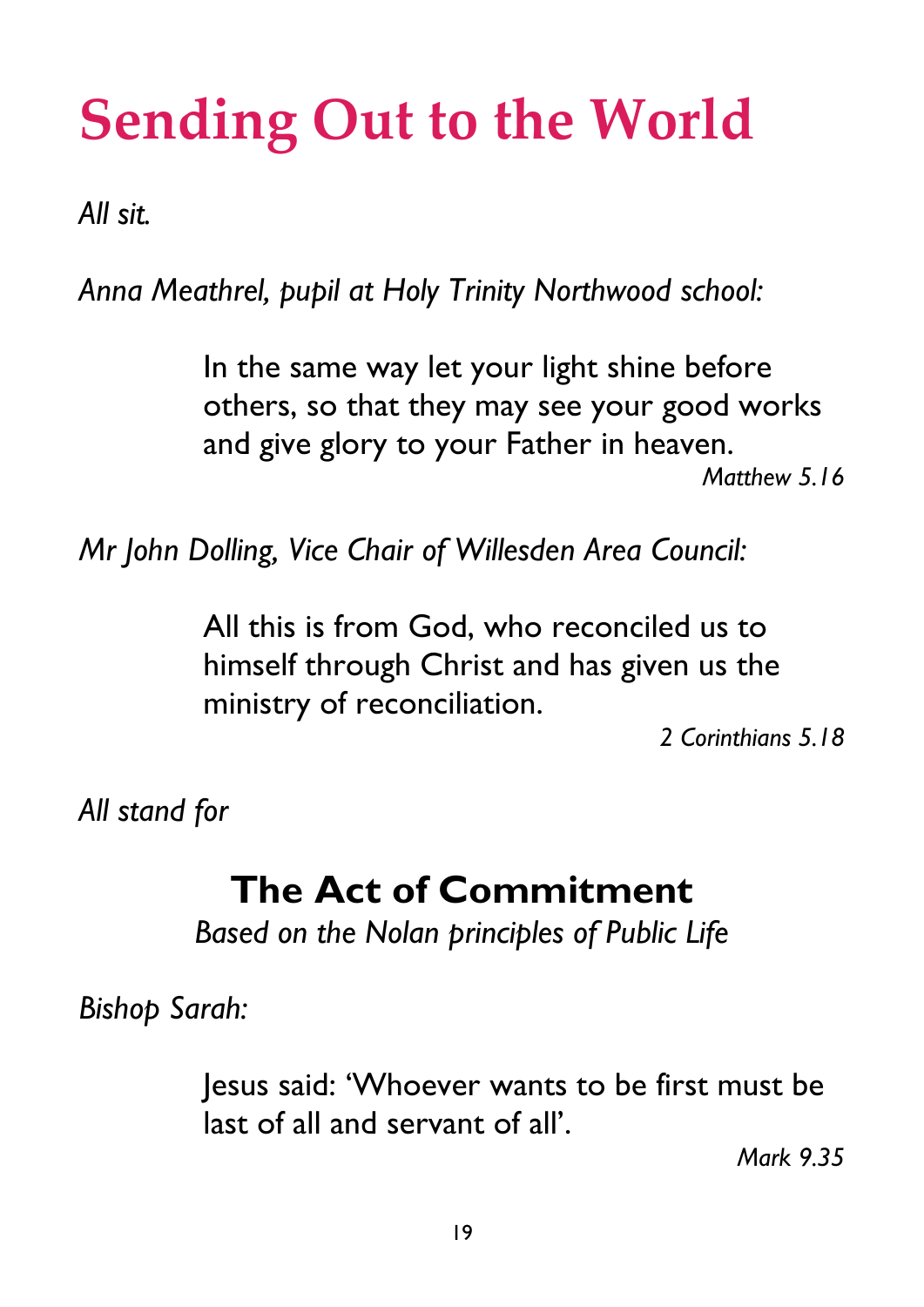*Deputy Lieutenants for the London Boroughs of Brent, Ealing, Harrow, and Hillingdon*

> I invite everyone to join in this Act of Commitment based on the Seven Principles of Public Life.

Will you work together with selflessness, integrity and objectivity? **We will.**

Will you work together with accountability, openness and honesty? **We will.**

Will you lead by example, each one adhering to these principles of public life? **We will.**

*Bishop Sarah:*

Will you, with us, commit yourselves to uphold these principles in all you do, that together we may work for the good of all in our society? **By the help of God, we will.**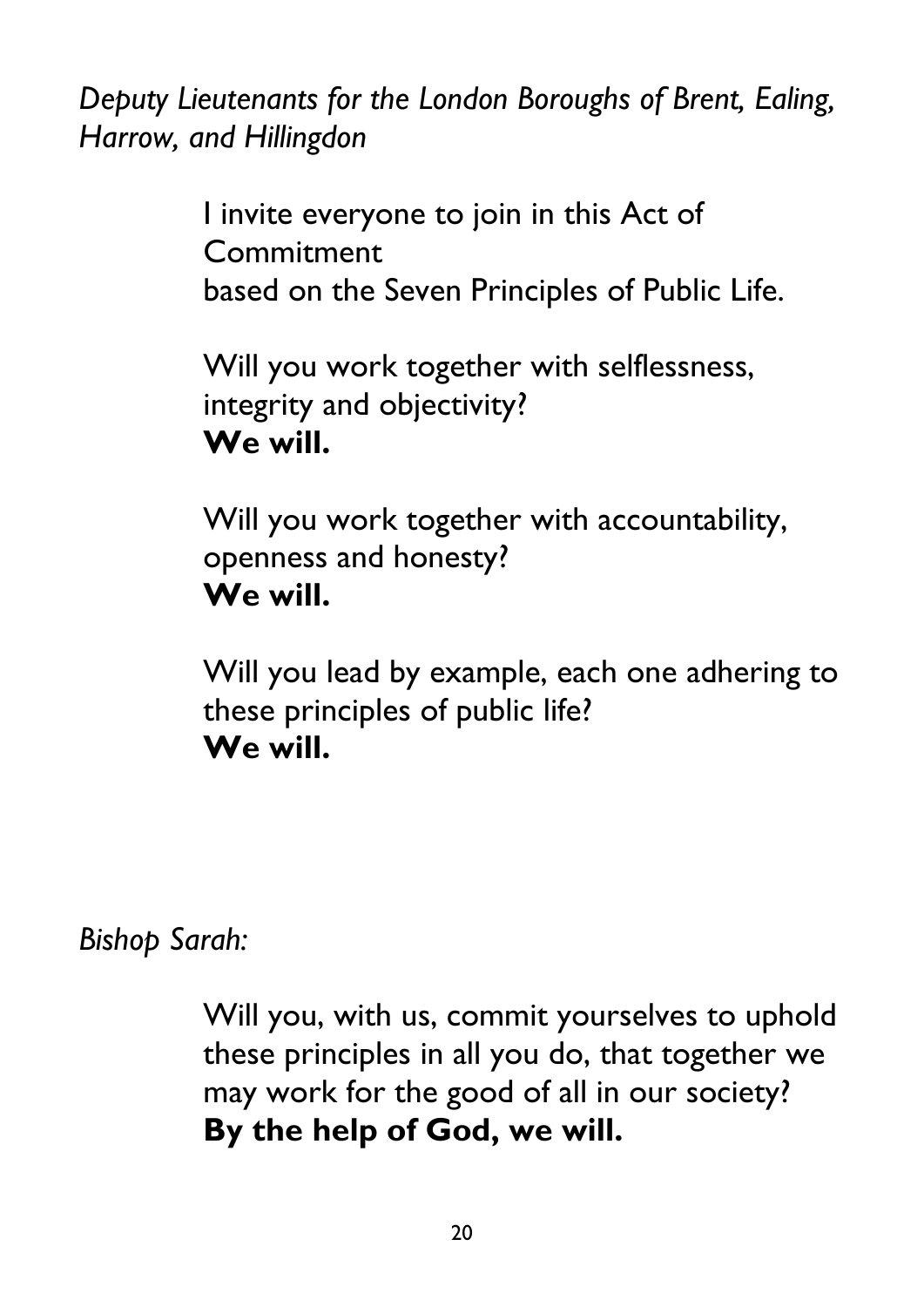*Tilly Appiah, pupil at Bishop Ramsay CofE school*:

I now invite you to affirm together your commitment to the task of ministry, witness and service to which God is calling you all.

Bishop: We are to baptise **All: and make new disciples.**

Bishop: We are to read God's Holy Word **All: and join together in prayer.**

Bishop: We are to attend to God's word **All: and proclaim it in the world.**

Bishop: We are to celebrate the Eucharist **All: and be formed as the Body of Christ.**

Bishop: We are to care for this community **All: and show the love of Christ to all in need.**

Bishop: We are to celebrate the Sacraments of the New Covenant

**All: and bring God's grace to human lives.**

Bishop: We are to nurture our children **All: and awaken in them a living faith.**

Bishop: We are to lead all people to Jesus Christ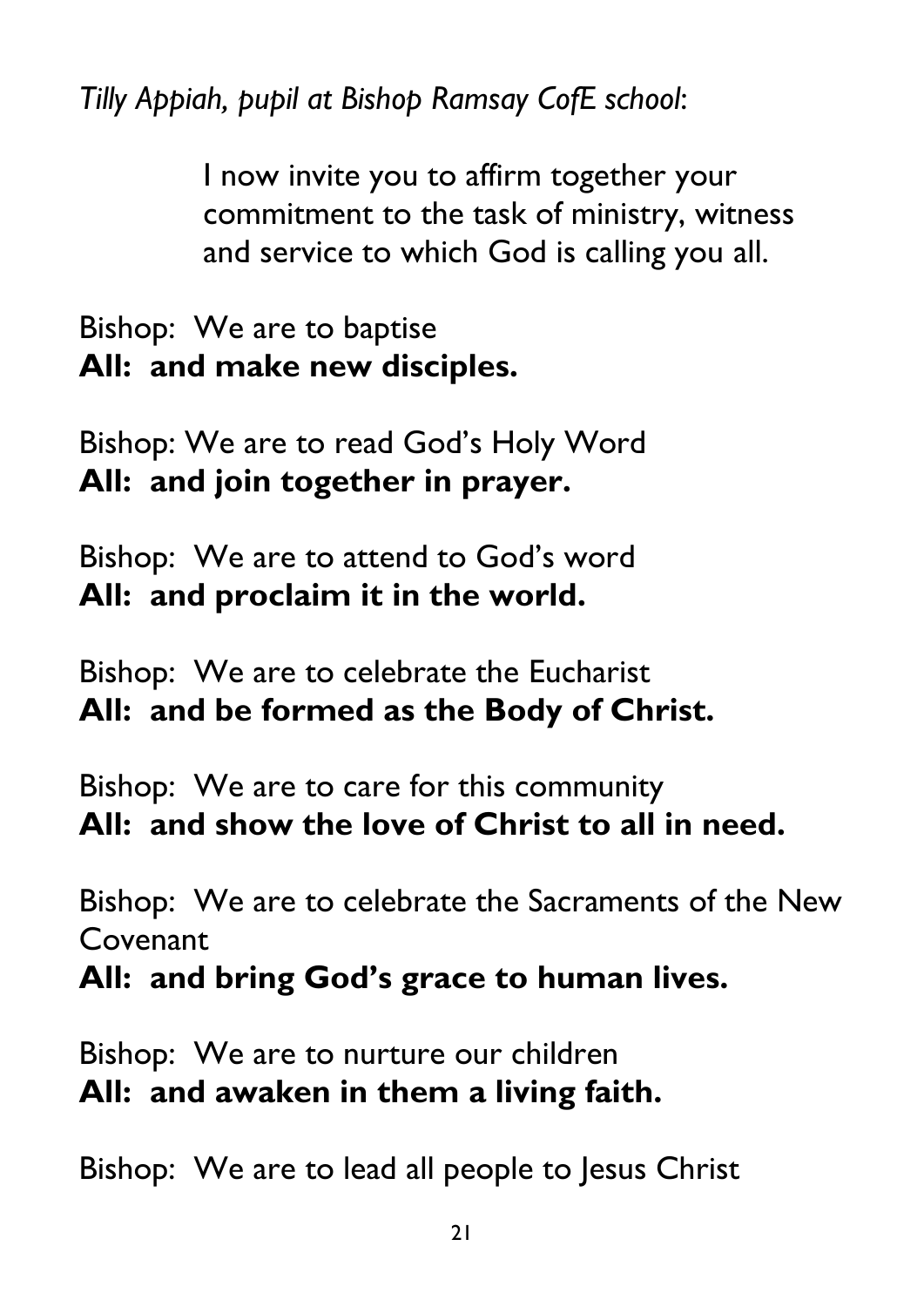#### **All: and prepare them to enter his heavenly kingdom.**

*All pray in silence for a while before saying together:*

**We declare this day that the Lord is our God: We will walk in his ways, we will keep his decrees, we will obey his commands, and live in the power of the Spirit.** 

*All sit for*

#### **The Poem**

What the world needs *Read by Maisha & Milao Ngoy*

Don't ask what the world needs. Ask what makes you come alive, and go do it. Because what the world needs is people who have come alive.

*Howard Thurman (1899-1981)*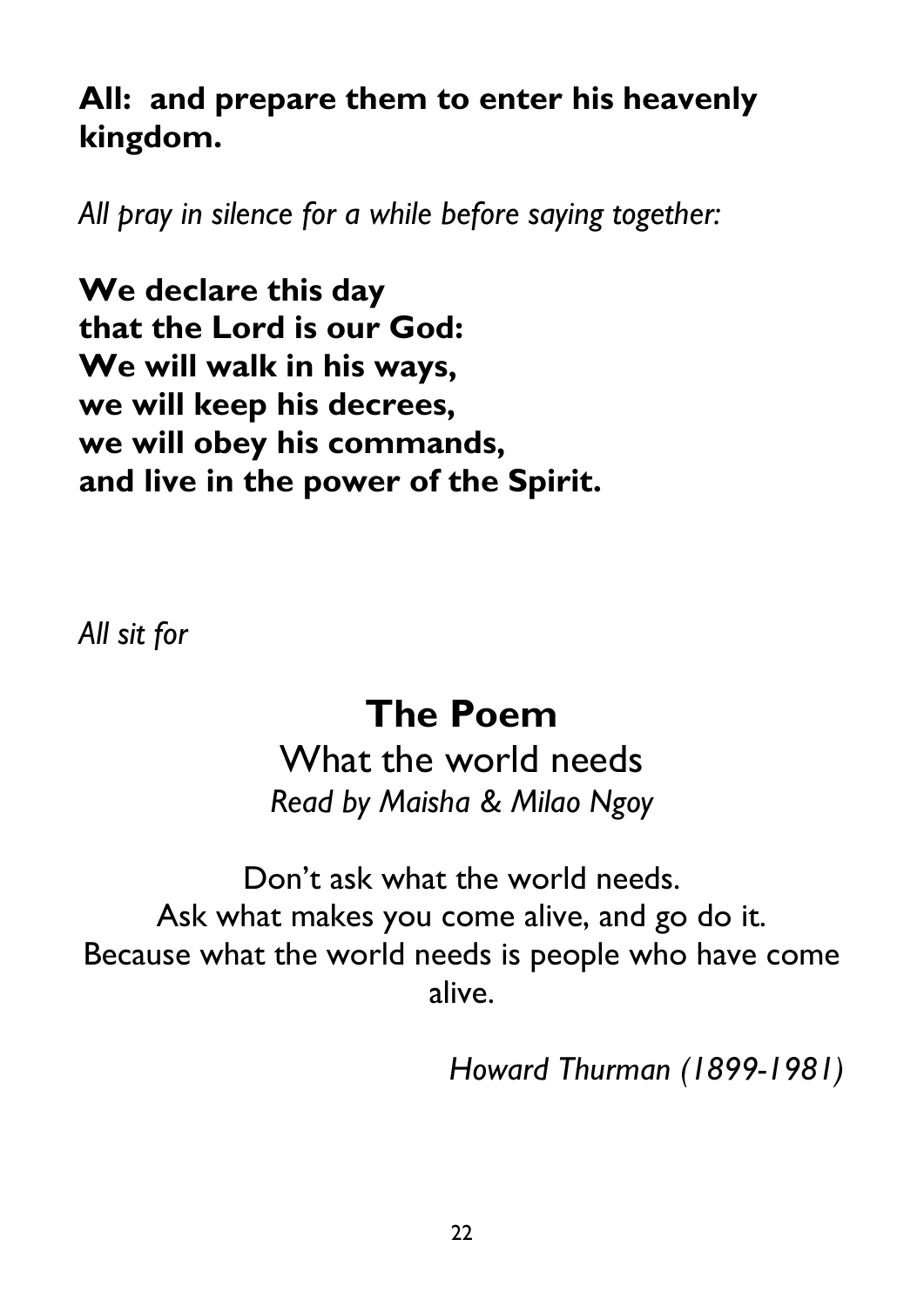*All stand.* 

*Bishop Lusa pronounces the first section in Swahili followed by Bishop Sarah in English*

#### **The Blessing**

*The Lord bless you and keep you The Lord make his face to shine upon you and be gracious to you The Lord lift up his countenance upon you and give you peace.* And the blessing of God almighty, Father, Son and Holy Spirit come down upon you and remain with you always. **Amen.**

*Bishop Lusa says*

Go in peace; live justly, seek mercy and walk humbly with your God **In the name of Christ. Amen.**

*As the procession leaves, all remain standing to sing, led by Music Group*

#### **And can it be that I should gain An interest in the Saviour's blood**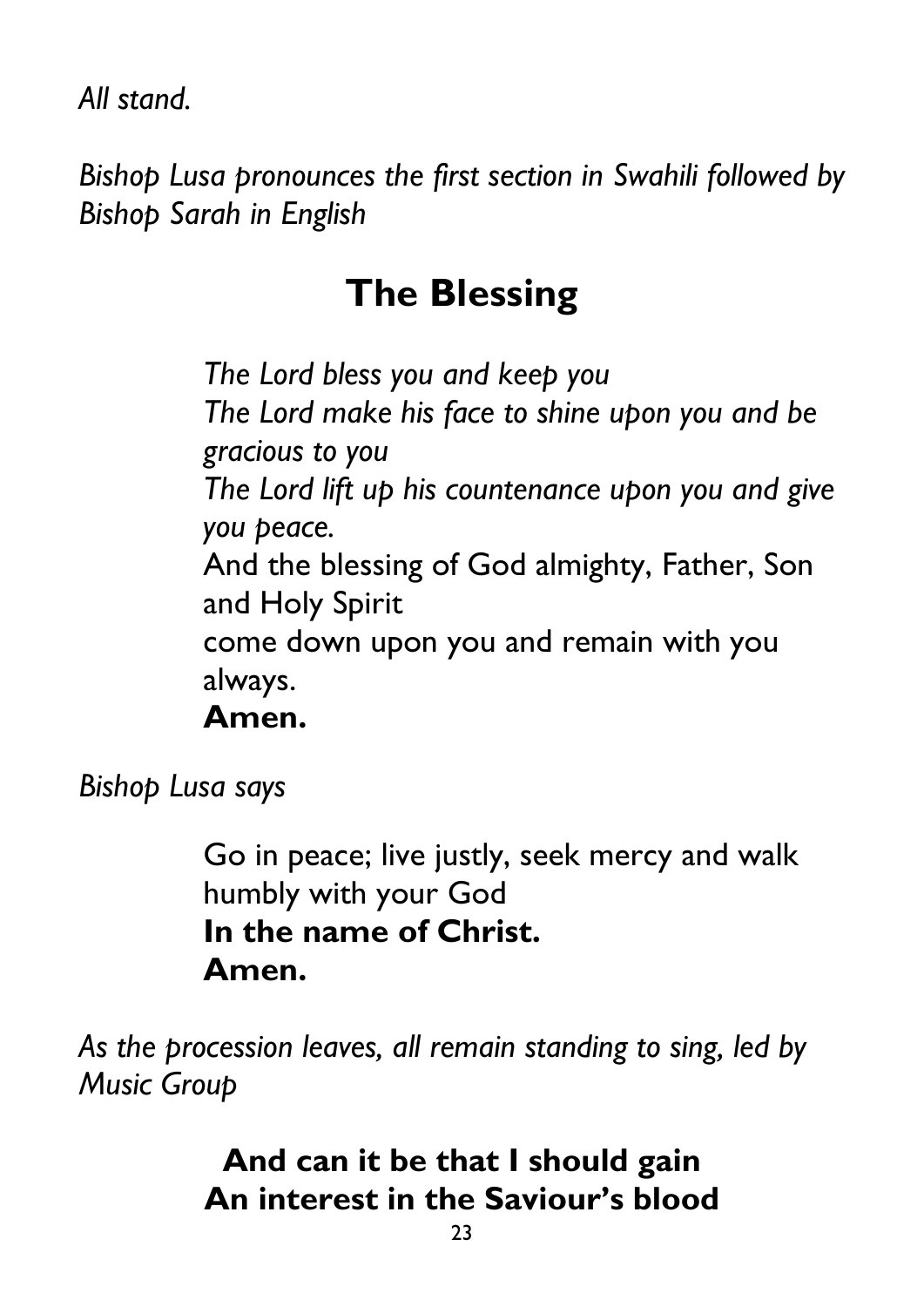**Died He for me, who caused His pain For me, who Him to death pursued? Amazing love! How can it be That Thou, my God, shouldst die for me? Amazing love! How can it be That Thou, my God, shouldst die for me?**

**He left His Father's throne above So free, so infinite His grace Emptied Himself of all but love And bled for Adam's helpless race 'Tis mercy all, immense and free For O my God, it found out me! Amazing love! How can it be, That Thou, my God, shoudlst die for me?**

**Long my imprisoned spirit lay, Fast bound in sin and nature's night Thine eye diffused a quickening ray I woke, the dungeon flamed with light My chains fell off, my heart was free I rose, went forth, and followed Thee Amazing love! How can it be That Thou, my God shouldst die for me?**

**No condemnation now I dread Jesus, and all in Him, is mine Alive in Him, my living Head And clothed in righteousness divine**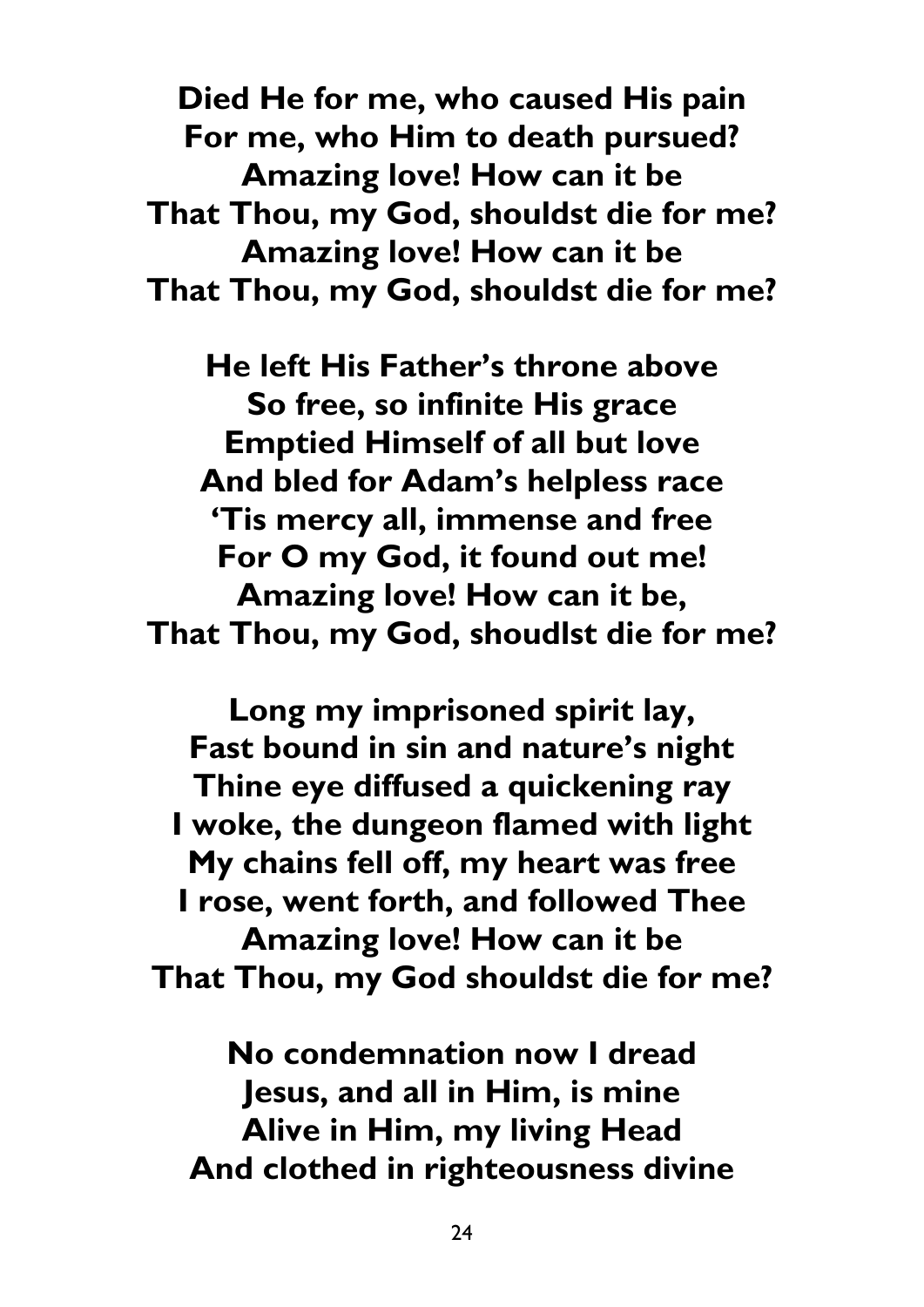**Bold I approach the eternal throne And claim the crown, through Christ my own Amazing love! How can it be That Thou my God, shouldst die for me?**

*Please stay for refreshments in the Church Hall after the service.*

**Copyright acknowledgement (where not already indicated above):**